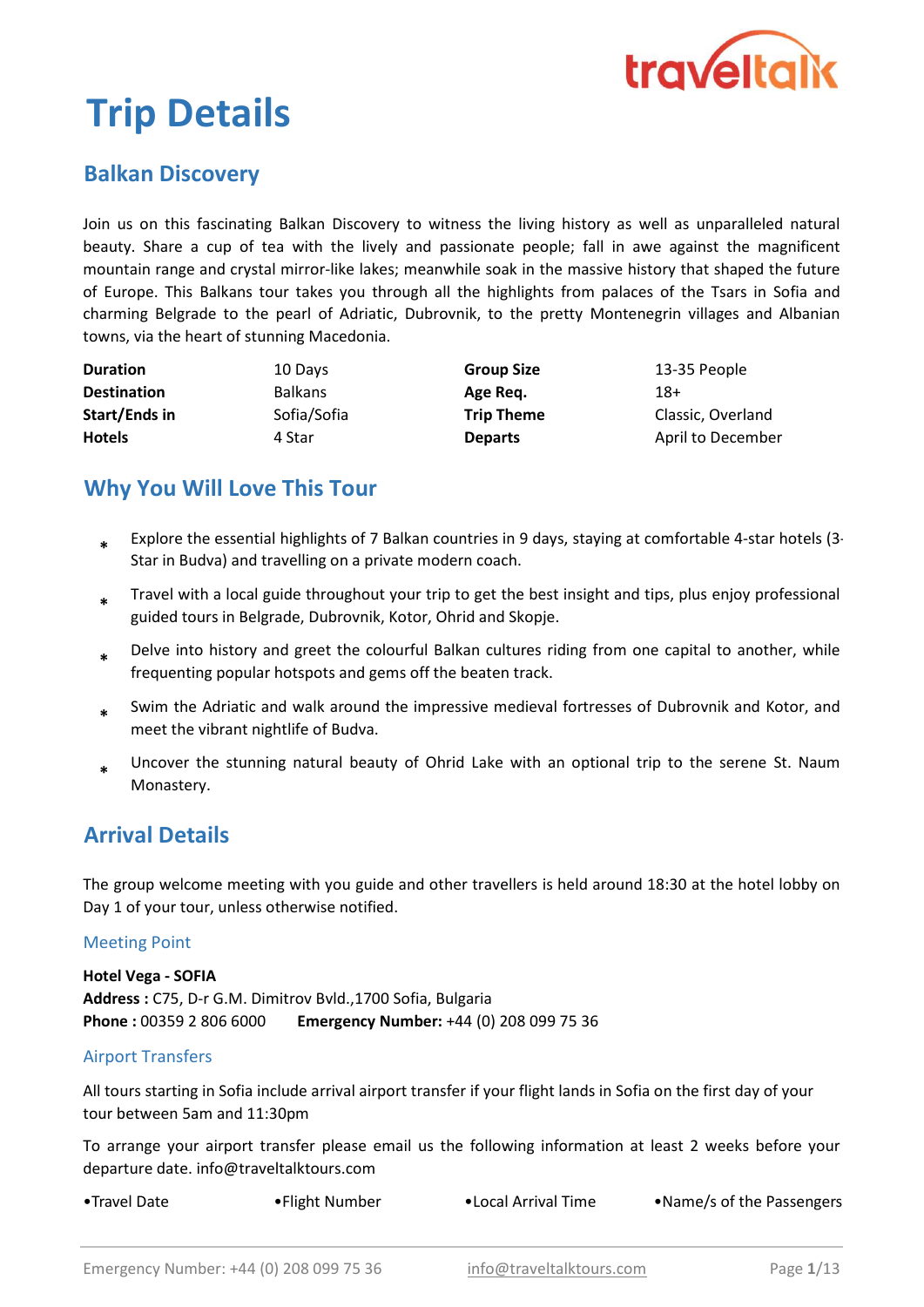

#### Making Your Own Way to the Starting Point

The arrival hotel is 8 km away from the Sofia Airport (SOF). It takes about 15 min. - 20 min. by taxi depending on the traffic. You can take a taxi from the airport directly to the hotel, which is expected to cost around BGN 10-15. You can use OK Supertrans AD taxi company ( yellow cabs). We recommend to avoid cabs offered outside the office of the taxi operator or in front of the terminal as these can be more costly.

#### Finishing Point

The finishing point for this tour is: Hotel Vega - SOFIA Address : C75, D-r G.M. Dimitrov Bvld.,1700 Sofia, Bulgaria Phone : 00359 2 806 6000 Emergency Number: +44 (0) 208 099 75 36

## **Highlights**

- \* Belgrade: One of the oldest cities in Europe and the only one built on the confluence of two rivers, also known as the city that never sleeps.
- \* Budva: Budva is a town in Montenegro and known for best nightlife on the Adriatic Sea, it's known for sandy beaches and nightlife.
- \* Dubrovnik: This complex is one of the most beautiful and strongest fortified systems in Europe, but the lively streets show that there is more!
- \* Kotor: Kotor is a fortified town on Montenegro's Adriatic coast, in a bay near the limestone cliffs of Mt. Lovćen.
- \* Mostar: Mostar is a city in Bosnia and Herzegovina, and known for the iconic Stari Most (Old Bridge) and the jumpers off the bridge.
- \* Ohrid: Ohrid is a large town in North Macedonia on the shore of Lake Ohrid and a UNESCO heritage site since 1980.
- \* Sarajevo: Sarajevo, capital of Bosnia, is a compact city on the Miljacka River, the center has museums commemorating local history.
- \* Shkodra: Shkodër or Shkodra is the fourth largest city in Albania and one of the oldest places in the Balkan peninsula.
- \* Skopje: Skopje is the capital and largest city of the North Macedonia and it lies in the heart of the Balkan Peninsula region.
- \* Sofia: Sofia is the capital and largest city of Bulgaria.it has rich history from Roman and Ottoman Empires. Also famous with it's night life.
- \* Tirana: Tirana is the capital and largest city of Albania.It is also culturel and economical, politically center of the country.
- \* Trebinje: Trebinje is a small sized city situated in the Trebišnjica river valley in south eastern Herzegovina, about 30 km by road from Dubrovnik.

## **Itinerary**

Please note that the itinerary may be subject to small changes depending on the conditions during the tour. Alternative accommodation of similar standards may be used depending on the group size and hotel availability.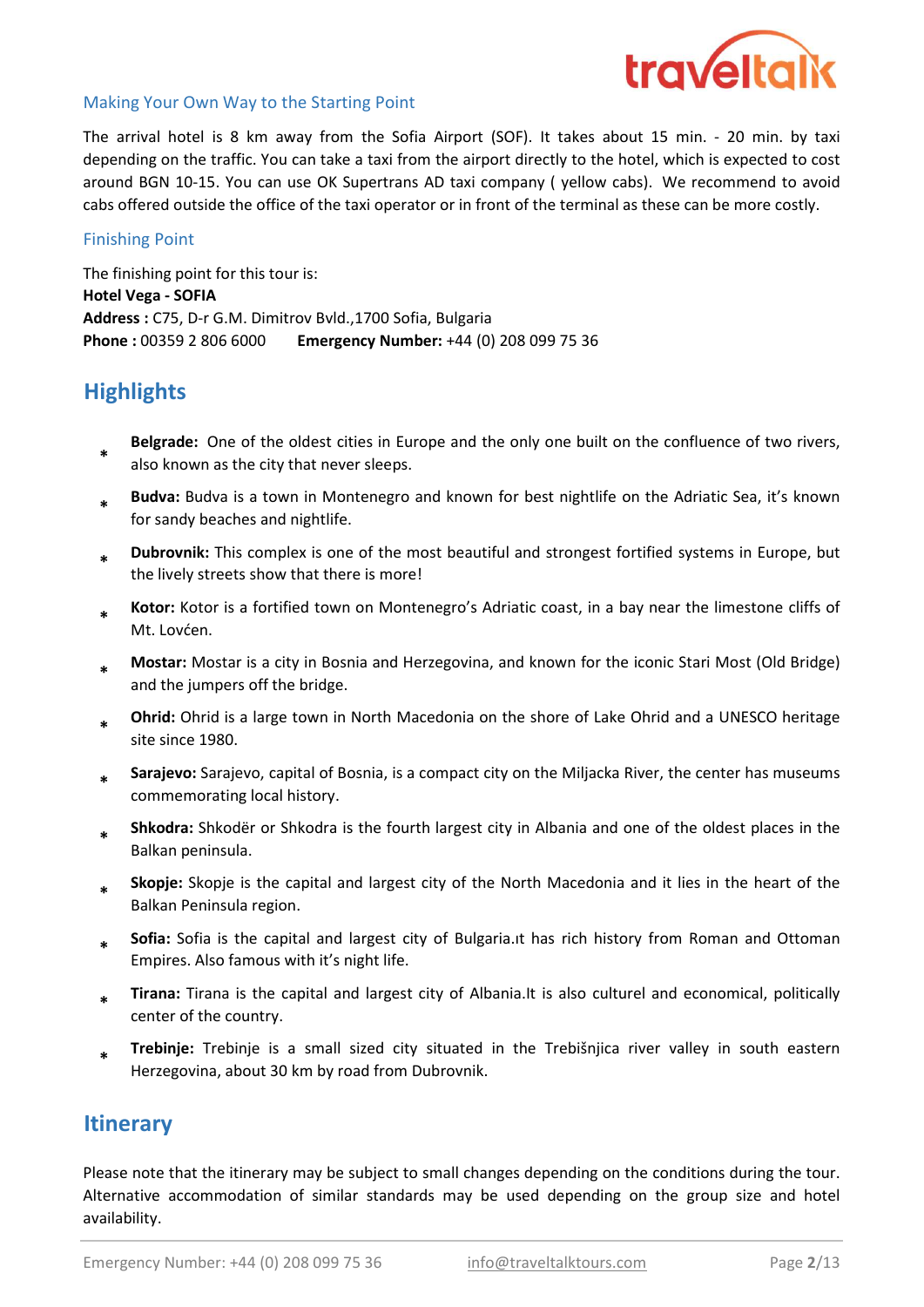

#### Day 1: Sofia

Welcome to Sofia! At the airport, keep an eye out for the Travel Talk sign for your transfer to the hotel. At the hotel around 7pm, have an informal welcome meeting with your guide and fellow travellers. After you get all the critical information about the tour, head out for our optional group dinner around 8:15pm and walk the streets of Sofia.

Hotel Vega – 4 Star • Accommodation

• Included Activities Welcome Meeting

Group Dinner • Optional Activities

#### Day 2: Sofia, Belgrade

After a substantial breakfast, hop on the bus and make your way to the Serbian capital, Belgrade. With stunning views over the Danube and Sava rivers by the mighty medieval Belgrade Fortress, head to the heart of the capitol. Starting off at the vibrant pretty shopping street, Knez Mihailova, filled with cafes, shops and charming sites, kick off the walking tour to discover the incredible landmarks Belgrade has in store and their marvellous histories.

• Accommodation Abba Hotel – 4 Star

• Meals Included Breakfast

Belgrade City Tour • Included Activities

#### Day 3: Belgrade, Sarajevo

Next stop Sarajevo, Bosnia and Herzegovina's capital, the city that has been through it all! It is where the Western and Eastern Roman Empire split and where people of many nations and religions met, lived and warred. You can still see many reminders of the Yugoslav War in bullet holes and cannon marks all around town. Though, still an oriental beauty with a unique twist, and a delight to discover on your walking tour in the old town. The city offers endless delicacies to taste, but the specialty is lamb.

• Accommodation Hotel Ibis Styles – 4 Star

• Meals Included Breakfast

• Included Activities

Sarajevo City Tour

#### Day 4: Sarajevo, Mostar,Trebinje

Today, we drive for the amazing Adriatic shore, but first a stop at Mostar! As you arrive in this dreamland, walk through the Old Town of this Herzegovina pearl, see the iconic highlights Old Bridge – Stari Most, and the old čaršija (market). Enjoy your lunch with an amazing view at one of the local venues, discover the old town and make sure to try the delicious Turkish coffee. In the afternoon, we ride to Trebinje for our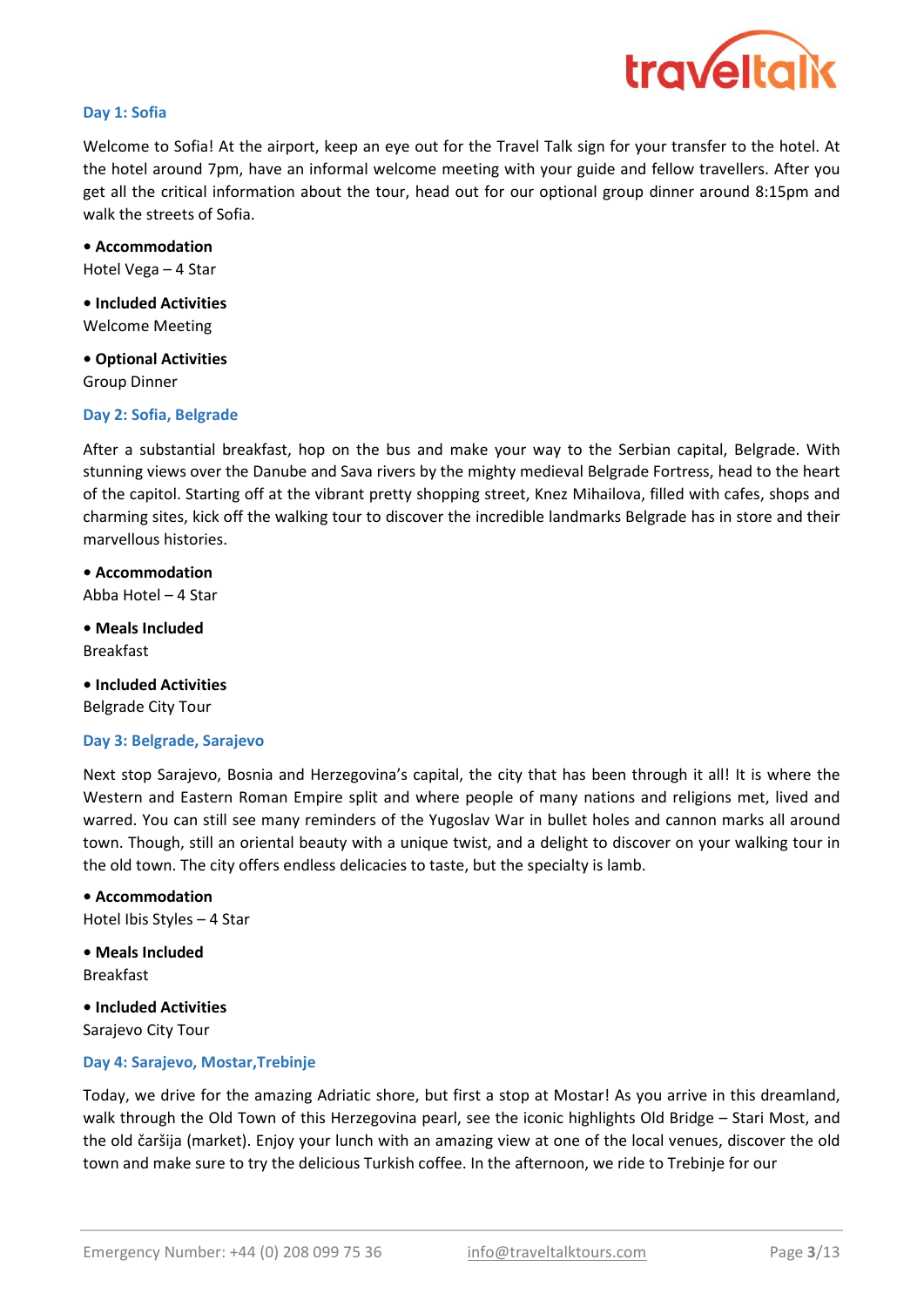

• Accommodation Hotel Central Park – 4 Star

• Meals Included Breakfast

• Included Activities Mostar City Tour

• Optional Activities Kravice Waterfalls – EUR 30

#### Day 5: Trebinje, Dubrovnik, Trebinje

Get ready for a long day at Dubrovnik, the "Pearl of the Adriatic"! With its well-preserved majestic walls encircling the whole town and its sea of terra-cotta roof tiles, giving life to the "King's Landing", the whole town is an amazing UNESCO World Heritage Site. Even the drive down to town from the mountain-side is a breakth-taking highlight in itself! We start off with a guided walking tour of the Old Town and marvel at the millennial history of this fairy-like town. Walk atop the mighty walls, discover cute narrow streets, taste delicious seafood or jump off into the crystal-blue waters. In the evening, we return to Trebinje for a good night's rest.

• Accommodation Hotel Central Park – 4 Star

• Meals Included Breakfast

• Included Activities Dubrovnik City Tour

• Optional Activities Dubrovnik Boat Trip – EUR 40

• Entrance Fees Dubrovnik City Walls – EUR 15

#### Day 6: Trebinje, Kotor, Budva

Next stop Montenegro! Arrive in Kotor after a scenic drive an meet its calming natural beauty and characteristic architecture, a less-crowded version of Dubrovnik with its impressive medieval citadel. Following a walking tour of the old town with your expert local guide and some free time, make your way to the popular touristic hub of the region, Budva. Your guide will take you on a brief walking tour of the vibrant summer town with great food, impressive views and lively nightlife.

• Accommodation Hotel Park - 3 Star

• Meals Included Breakfast

• Included Activities Budva Walking Tour Kotor City Tour

#### Day 7: Budva, Tirana, Ohrid

Hit the road after breakfast, next stop Albania! A panoramic city tour of Tirana will introduce the best preserved and most beautiful samples of Albanian architecture, and drop us off at the town centre for some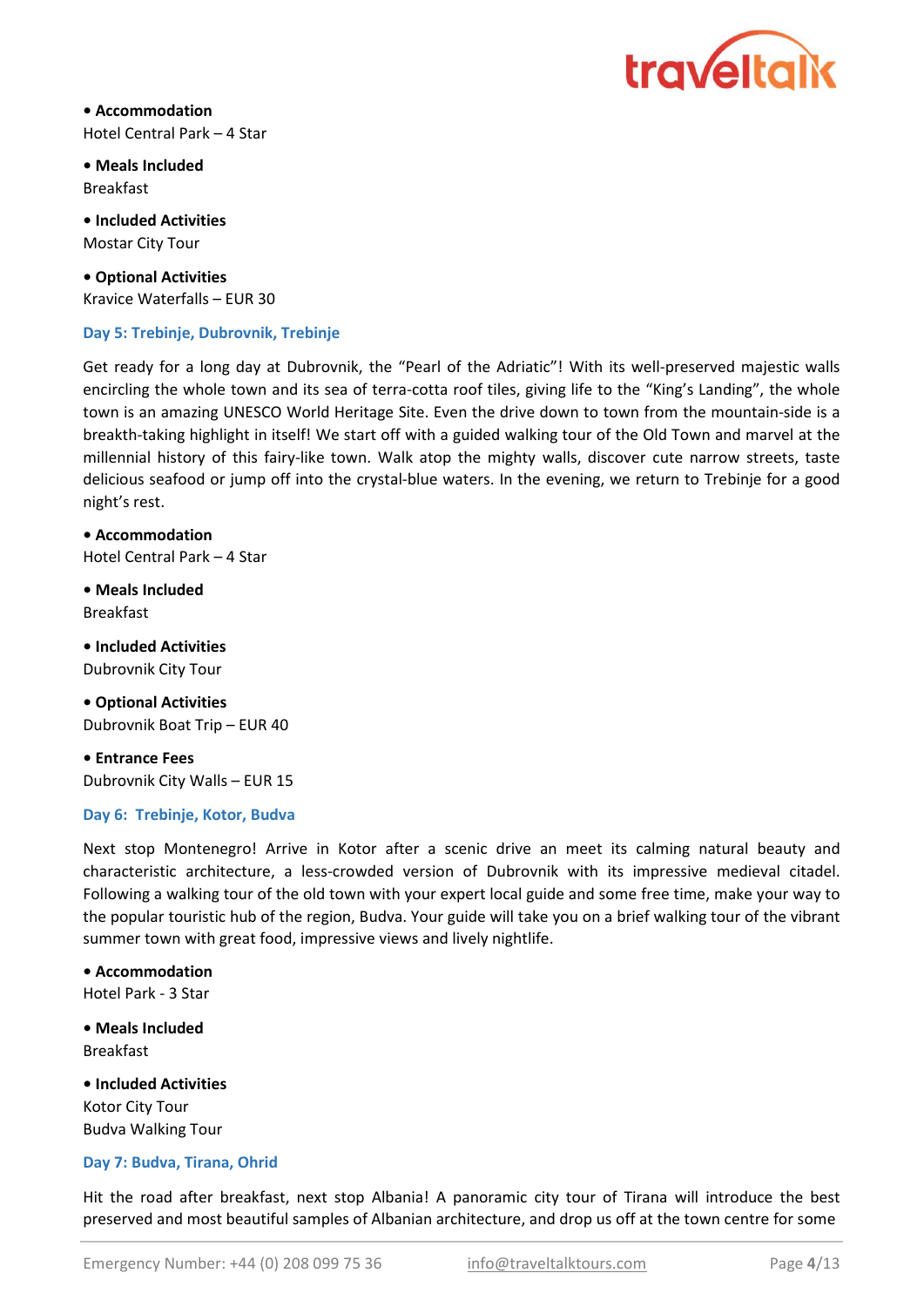

free time to discover the bustling Skenderbeg square. . In the afternoon, continue towards Ohrid, Macedonia and check-in to your comfy hotel. You can rest up after a long day, or join the optional Balkan

• Accommodation Hotel Sileks – 4 Star

• Meals Included Breakfast

• Included Activities Panoramic Tour of Tirana Ohrid Walking Tour

• Optional Activities Balkan Night With Dinner – EUR 30

#### Day 8: Ohrid, Skopje

Start off the day with a guided city tour of Old Ohrid hosting hundreds of chapels and churches scattered all around. In the afternoon travel to Skopje, the capital of Macedonia, for the night.

• Accommodation Hotel Panoramika – 4 Star

• Meals Included Breakfast

• Included Activities Ohrid City Tour

• Optional Activities St. Naum Tour - EUR 20

#### Day 9: Skopje, Sofia

Prepare to discover the beautiful Skopje with a guided sightseeing tour filled with stunning architecture, grand monuments and unique history. Pose with the famous statue of Alexander the Great or walk through the Macedonian Arc de Triumph. The city has countless landmarks and a vibrant street life with many cafes and bars around. In the afternoon, leave for Sofia, where our trip ends and we say goodbye to our new friends. You can explore the shopping streets, highlights and the nightlife as you wish.

• Accommodation Hotel Vega – 4 Star

Breakfast • Meals Included

Skopje City Tour • Included Activities

#### Day 10 : Sofia

Early in the morning, join a walking tour of the Sofia town centre and visit all the famous landmarks including the National Library, Sofia University, The Parliament, and continue on to The St. Alexander Nevsky Patriarchal Cathedral, the National Theatre and St. Sofia Church. While your guide fills you in about the diverse history of Bulgaria and the communist era, you'll get to see the houses of the Council of Ministers, presidency and the former communist party headquarters. As you stroll towards the vibrant shopping streets, feel free to get lost and discover the shops and cafes around. After the city tour, start bidding farewells to your new mates and end the tour.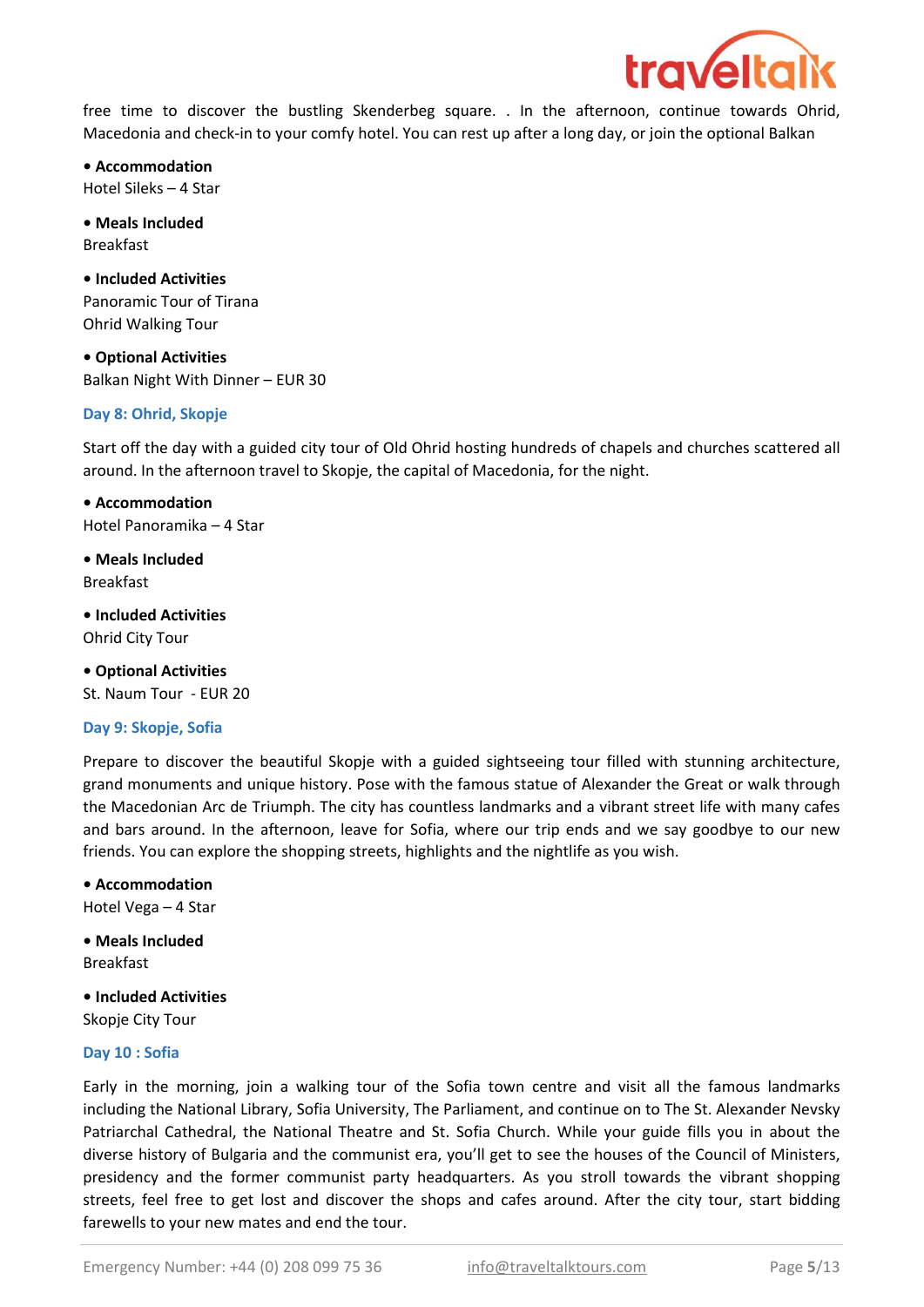

• Meals Included Breakfast

Sofia City Tour • Included Activities

## Inclusions & Exclusions

The tour price covers the following services:

| Accommodation:  | 4 star hotels                                                                            |
|-----------------|------------------------------------------------------------------------------------------|
|                 | Airport Transfer: Arrival transfer on day one.                                           |
| <b>Meals:</b>   | 9 breakfasts                                                                             |
| Transportation: | Air-conditioned modern non-smoking coach or mini-bus                                     |
| Guide:          | Services of experienced Travel Talk local guides licenced by the Ministry of Tourism     |
| Sightseeing:    | Sofia, Belgrade, Skopje, Sarajevo, Mostar Bridge, Ohrid, Tirana, Dubrovnik, Kotor, Budva |

#### What is NOT included in the tour price?

- Any flights not mentioned above
- Travel insurance
- Meals not stated above
- Items of a personal nature
- Tips & gestures
- Entrance fees to the sights and museums
- Optional activities
- Other services not stated in the itinerary

## Hotels & Accommodation

Solo travellers will be roomed with another solo traveller of the same gender in a twin or triple room, or can upgrade to a solo room by paying the single supplement. You may choose the solo room option when booking online or contact us to arrange a private room. Your tour leader will allocate rooms upon arrival at the starting hotel in accordance with the rooming lists, last minute changes may not be guaranteed.

#### HOTEL VEGA – SOFIA – 4 Star

The hotel offers various facilities such as a restaurant, a fitness centre and a bar. Rooms are fitted with a coffee/tea maker and water Sofia Airport is 8 km away.

#### ABBA HOTEL – BELGRADE – 4 Star

Discover some of the most elegant hotel rooms in Belgrade, designed to immerse the guests in apsolute comfort and unparaleled luxury.

#### IBIS STYLE HOTEL – SARAJEVO – 4 Star

Ibis Style Hotel offers various facilities such as swimming pool and a wellness centre. The hotel has a rich continental breakfast buffet.

#### HOTEL CENTRAL PARK – TREBINJE – 4 Star

Hotel Central Park is located in Trebinje and has a terrace with a nice and cozy restaurant.The hotel is in a building that has a very interesting history.

#### HOTEL PARK – BUDVA – 3 Star

Situated just steps away from Slovenska beach in Budva. A special attraction is the unpredictable hotel garden in the shade of palms.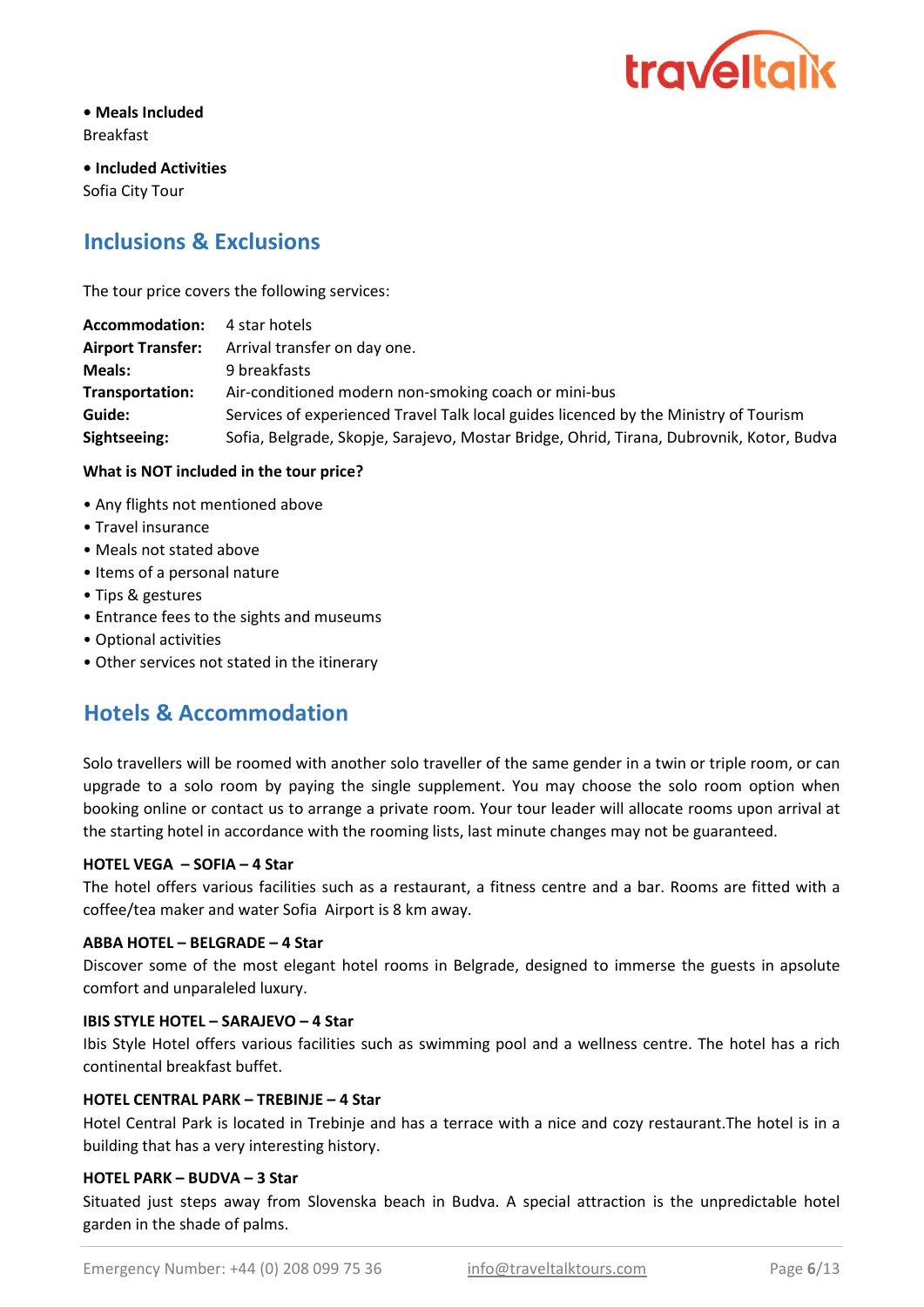

#### SILEKS HOTEL – OHRID – 4 Star

Hotel Sileks is located in tourist complex St.Stefan. Offering it's guests an outdoor swimming pool, also has a private beach. All rooms in the hotel have a balcony.

#### HOTEL PANORAMIKA – SKOPJE – 4 Star

This hotel has much to offer, swimming pool, spa with sauna, steam bath and gym center.The property is located a 20-minute walk from Macedonia Square.

## **Distances**

Please find below the approximate driving times between the destinations visited in the Balkans. We will always strive to take a short break every few hours to enable passengers to stretch their legs, purchase snacks and use wash facilities during long drives.

Please note that crossing borders may take only several minutes or up to a few hours, depending on how busy the border control is. The driving times listed below do not take into account the waiting time to cross the border.

- Sofia Belgrade: 400 km 4.5 hrs
- Belgrade Sarajevo: 290 km 5 hrs
- Sarajevo Mostar: 130 km 2 hrs
- Mostar Trebinje: 120 km 2 hrs
- Trebinje Dubrovnik: 32 km 1 hr
- Trebinje Kotor: 80 km 2 hrs
- Kotor Budva: 23 km 30 mins
- Budva Tirana: 180 km 3.5 hrs
- $\bullet$  Tirana Ohrid: 135 km 2.5 hrs
- Ohrid Skopje: 170 km 3 hrs
- Skopje Sofia: 240 km 4 hrs

## Budgeting

Please note that entrance fees to sights and optional activities are not included in the tour price. Optional activities are not operated by Travel Talk and may require a certain number of attendees to run. Your guide will be happy to inform you further about the available optional activities at the start of your tour. Optional activities are also listed under each day in your tour itinerary.

#### Optional Activities

|  | • Kravice Waterfalls | <b>EUR 30</b> |
|--|----------------------|---------------|
|  |                      |               |

| • Dubrovnik Boat Trip      | EUR 40 |
|----------------------------|--------|
| • Balkan Night With Dinner | EUR 30 |

EUR 20

## • St. Naum Tour

#### Personal Spending

The Balkans region covers Europe's three great southern peninsulas and is comprised of 12 nations, meaning there's multiple currencies that you will handle throughout your tour. The main currencies include Serbian Dinar, Bosnian Mark, Kuna (Croatia), Lek (Albania) and Euro (Greece). We recommend carrying extra Euros which are accepted in most larger hotels or shops across the region. Here you will find the average cost for a meal or drink and advice for best practice in tipping.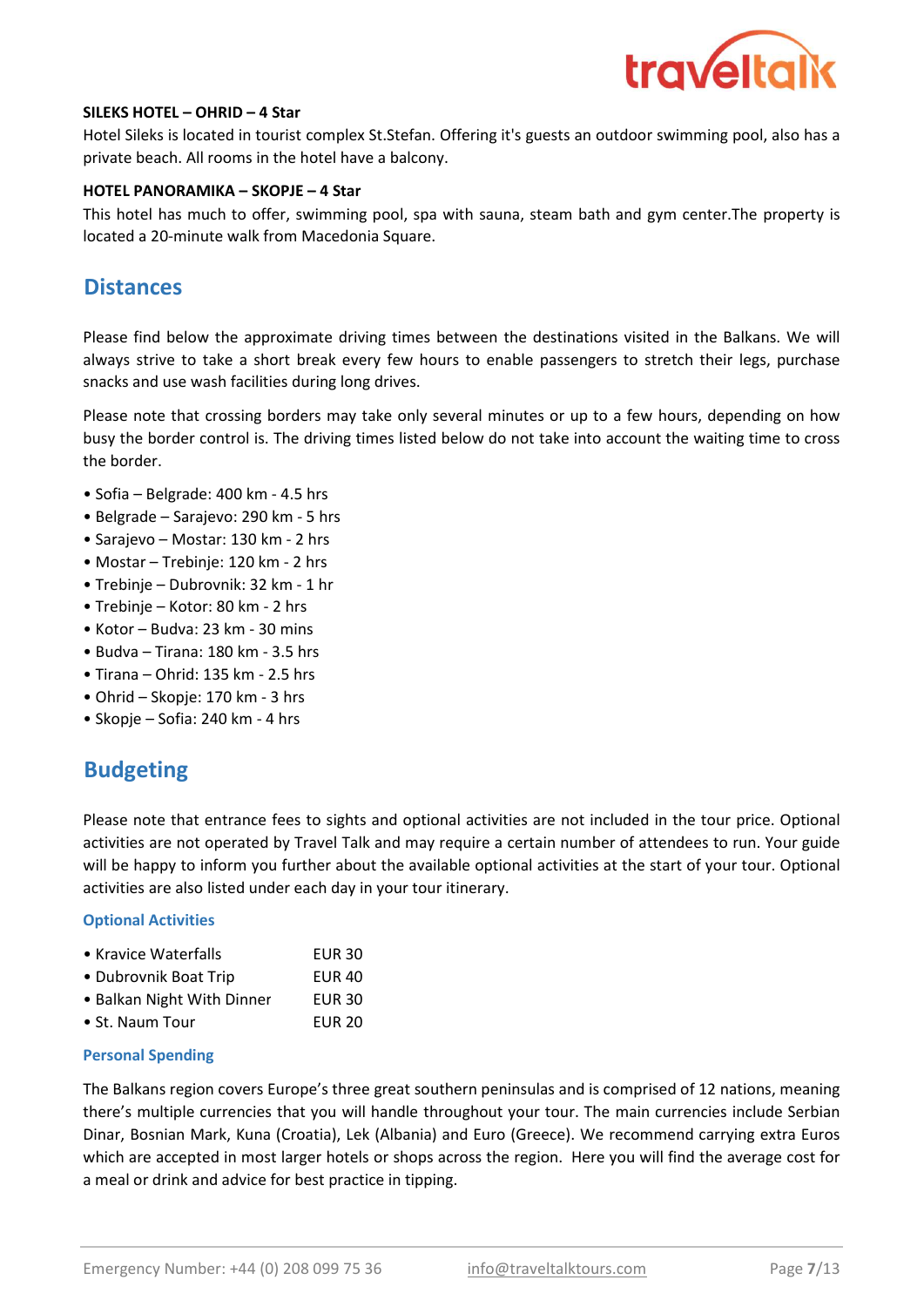

#### Meals

| Dinner at restaurant<br>Ćevapi at a stall<br>Baklava<br><b>Drinks</b> | US\$ 12-15<br>US\$ 3-5 |
|-----------------------------------------------------------------------|------------------------|
|                                                                       |                        |
|                                                                       |                        |
|                                                                       | US\$ 1-2               |
|                                                                       |                        |
| Bottle of water                                                       | US\$ 0.5               |
| Coffee                                                                | US\$ 1-3               |
| Tea                                                                   | US\$ 1-2               |
| US\$ 1-3<br>Bottle of beer                                            |                        |
|                                                                       |                        |

#### Tipping

Tipping is not compulsory in the Balkans region but is appreciated for good service. If satisfied with service, then we suggest leaving a tip of  $\sim$ 10% in restaurants. While at bars or taxis, rounding off the amount is considered sufficient. Your Guide and Driver would also appreciate tipping as a sign of gratitude at the end of your tour.

#### Shopping

No holiday is complete without a little shopping, like many other Balkan destinations you will find that there is some great shopping and purchases to be made in Serbia, Croatia, Macedonia, Albania, Bosnia & Herzegovina. From the standard tourist souvenirs to fine boutique jewellery and clothing shops, souvenirs you are bound to find something to satisfy the shopping itch.

Budva is the beating heart of shopping in Montenegro. Filled with fashion shops and boutiques that sell everything from traditional products to designer clothing and fine jewellery, the Old Town is the perfect place to go if you're looking to shop until you drop.

The cosmopolitan city of Belgrade offers quality shopping encounters with a range of luxurious shopping malls and supermarkets, local bakeries and street markets worth exploring. The city centre is packed with boutiques and souvenir shops selling traditional textiles, Serbian pottery and historic memorabilia from the Yugoslavia days. The open-air bazaars of Bulevar Kralja Aleksandra are worthy of a stop to hunt down some uniquely Serbian souvenirs.

## Essential Information: Balkans

## Passport & Visas

If you're from the UK, Australia, New Zealand, United States or Canada, you can enter the following Balkan countries for a touristic stay of up to 90 days without a visa: Serbia, Croatia, Montenegro, Bosnia-Herzegovina, Bulgaria, Albania, North Macedonia, Greece. Passport validity entry requirements may change per nationality. We generally recommend to have a passport with at least 6 months of remaining validity.

This information is provided only as a guidance, we strongly advise that you check with the consulate or embassy as this information can change at any time and with little notice. It is your responsibility to make sure that all the required travel documents are ready when travelling.

## Travel Advice

We are closely monitoring the latest travel updates to Morocco and follow the advice of the UK Foreign Office (FCDO).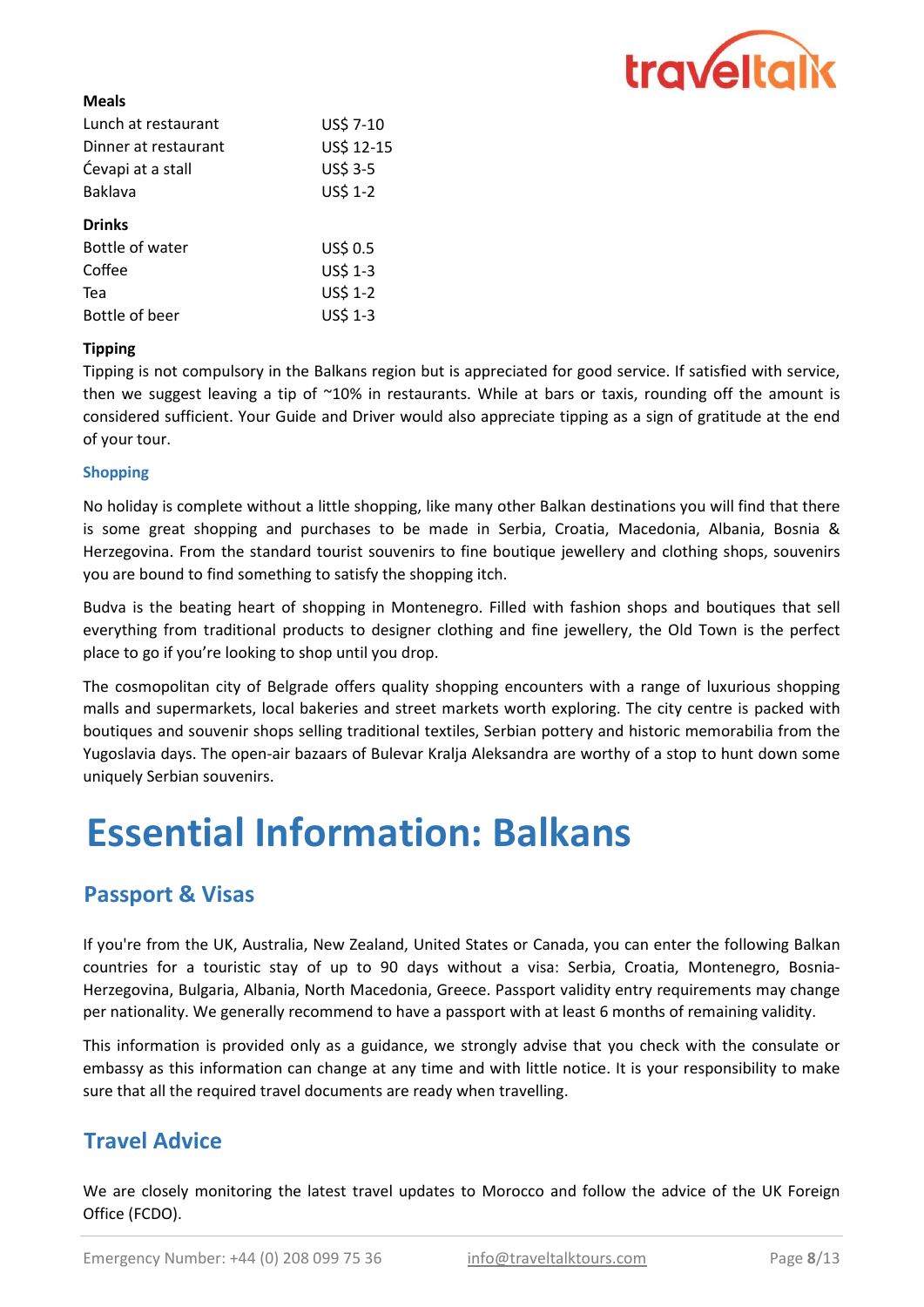

https://www.gov.uk/foreign-travel-advice/ For the latest travel advice from the UK Foreign, Commonwealth & Development Office, please visit

We recommend all travellers to check their Government National Travel Advisory prior to their departure:

| Australia   | https://www.smartraveller.gov.au/ |
|-------------|-----------------------------------|
| Canada      | https://travel.gc.ca/             |
| New Zealand | https://www.safetravel.govt.nz/   |
| USA.        | https://travel.state.gov/         |

## Travel Insurance

All passengers travelling with Travel Talk are required to have personal travel insurance before participating in any of our tours. Your guide will collect your travel insurance details on the first day of your trip. It is your responsibility to make sure you have an adequate and suitable travel insurance for you in place, you may read more at https://www.traveltalktours.com/travel-insurance

## Health & Safety

The health and safety of our passengers, staff and communities visited is of utmost priority. As we monitor and comply with the official advice from the UK Foreign Office, as well as World Health Organization and government authorities regularly, we have implemented several policies and precautions on our tours for your wellbeing.You may find our Safe Travels Protocols at https://www.traveltalktours.com/safe-travels



Travel Talk Adventures has received the Safe Travels stamp by the World Travel and Tourism Council (WTTC), which allows travellers to recognise companies around the world that have adopted health and hygiene global standardised protocols – so consumers can experience 'Safe Travels'.

Please make sure to regularly check your Government's travel advice before travelling and be well-informed of any requirements. Your tour guide will also notify you of the regulations and protocols to follow throughout your trip with us.

Please note that if any traveller is unable to complete the itinerary or possess a potential risk to themselves and/or the rest of the group, we reserve the right to remove them from all or part of a trip.

Please consult with your doctor for the latest medical travel information and any vaccinations you may need. We recommend that you bring any personal medical requirements and medications with you as these may be difficult to obtain while on tour.

## Weather

The Balkans is a geographically diverse region spanning over multiple countries and 500,000km2, hosting various climates. However, it is fair to expect a somewhat continental climate with hot summers and cool winters, and a milder Mediterranean climate on the coastline.

The Summer months of July and August are considered Europe's busiest with high temperatures attracting flocks of locals and travellers to the breath-taking coastal regions. The shoulder seasons of April to June and September to October are also considered a great time to visit the Balkans. During these months, the weather tends to be milder, with the major tourist cities less populated. The Winter months between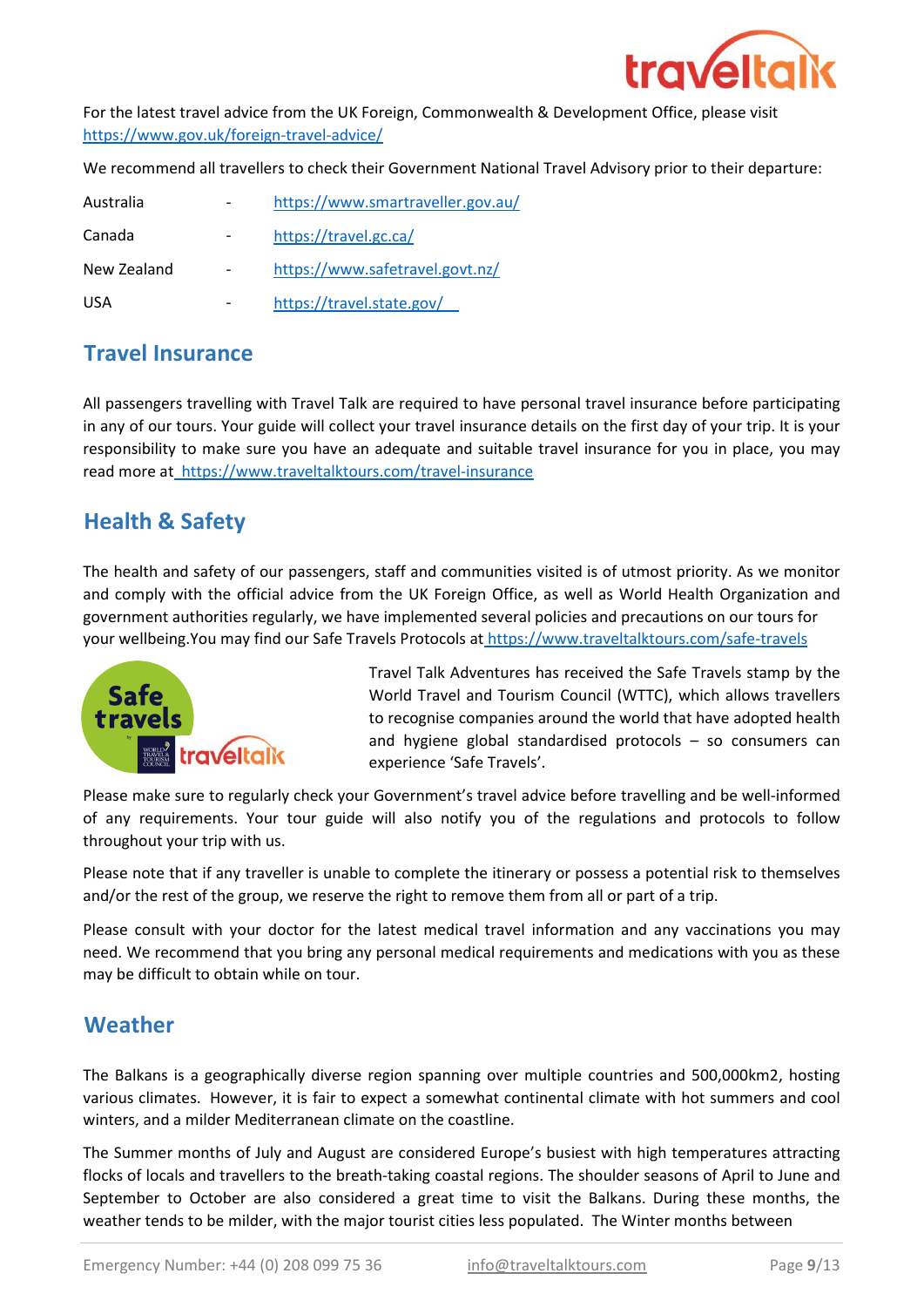

| <b>Belgrade</b><br>Kotor |                             | Ohrid |             | Skopje |                |    |                |    |
|--------------------------|-----------------------------|-------|-------------|--------|----------------|----|----------------|----|
| <b>Months</b>            | $\mathsf{C}^{\,\mathsf{o}}$ | F     | $C^{\circ}$ | F      | $C^{\circ}$    | F  | $C^{\circ}$    | F  |
| January                  | $\overline{2}$              | 41    | 5           | 48     | $\overline{2}$ | 50 | $\mathbf{1}$   | 32 |
| February                 | 3                           | 43    | 10          | 50     | 3              | 52 | 3              | 34 |
| March                    | 8                           | 45    | 8           | 52     | 6              | 55 | 8              | 41 |
| April                    | 13                          | 54    | 13          | 61     | 10             | 61 | 13             | 52 |
| May                      | 17                          | 61    | 20          | 68     | 15             | 68 | 17             | 61 |
| June                     | 19                          | 70    | 25          | 77     | 19             | 77 | 22             | 68 |
| July                     | 23                          | 73    | 28          | 82     | 21             | 82 | 22             | 73 |
| August                   | 23                          | 73    | 27          | 81     | 21             | 82 | 24             | 73 |
| September                | 19                          | 68    | 23          | 73     | 17             | 77 | 18             | 64 |
| October                  | 20                          | 61    | 13          | 64     | 13             | 68 | 13             | 55 |
| November                 | 13                          | 54    | 8           | 59     | 8              | 59 | 8              | 46 |
| December                 | 6                           | 46    | 5           | 50     | 3              | 54 | $\overline{2}$ | 36 |

March are quite colder with occasional snow. Meanwhile, the coastal regions of Croatia, Montenegro and Albania are known for their significantly warmer winters than the Central Balkans.

## Money Matters

The Balkans region covers Europe's three great southern peninsulas and is comprised of 12 nations, meaning there's multiple currencies that you will handle throughout your tour. The main currencies include Serbian Dinar, Bosnia-Herzegovina Mark, Croatian Kuna, Albanian Lek, Macedonian Denar and Euro (Montenegro, Greece). Euro is easily convertible to the local currencies and may be accepted at certain locations, however it is always more advantageous to pay in the local currency.

Credit and debit cards are widely accepted in major cities and tourist sites across the Balkans. However, if you are travelling off the beaten track, come prepared with a small stash of cash on hand for inexpensive purchases at small shops and vendors, entrance fees or small meals. ATMs can be easily found in many places across the cities.

We recommend you do not exchange bulk sums of money at the airport, as the exchange rates are usually more favourable in the major cities. Your tour leader will be happy to help if you need any assistance.

Please remember that everyone has different spending habits, some prefer to spend more on souvenirs, some on experiences and others on a night out! Make sure to budget your trip to your spending habits for shopping, drinking, and tipping.

Tipping is not compulsory in the Balkans region but is appreciated for good service. If satisfied with the service, then we suggest leaving a tip of ~10% in restaurants. While at bars or taxis, rounding off the amount is considered sufficient. Your Tour Leader and Driver would also appreciate tipping as a sign of gratitude at the end of your tour.

## Eating & Drinking

Balkan cuisine is vast and diverse in itself while also carrying hints of Greek, Persian and Turkish cuisines. While some popular regional recipes have shaped according to the tastes of each country, there are plentiful unique dishes to each area. Balkans food is typically known to be a hearty, meat-heavy cuisine with a large sharing aspect involved. So, if you are eager to dive straight into the Balkan culture through its food, be sure to try these essential dishes from various areas.

Čobanac: This hearty meat stew, originally from Croatia, is cooked in a cauldron hung over an open fire pit.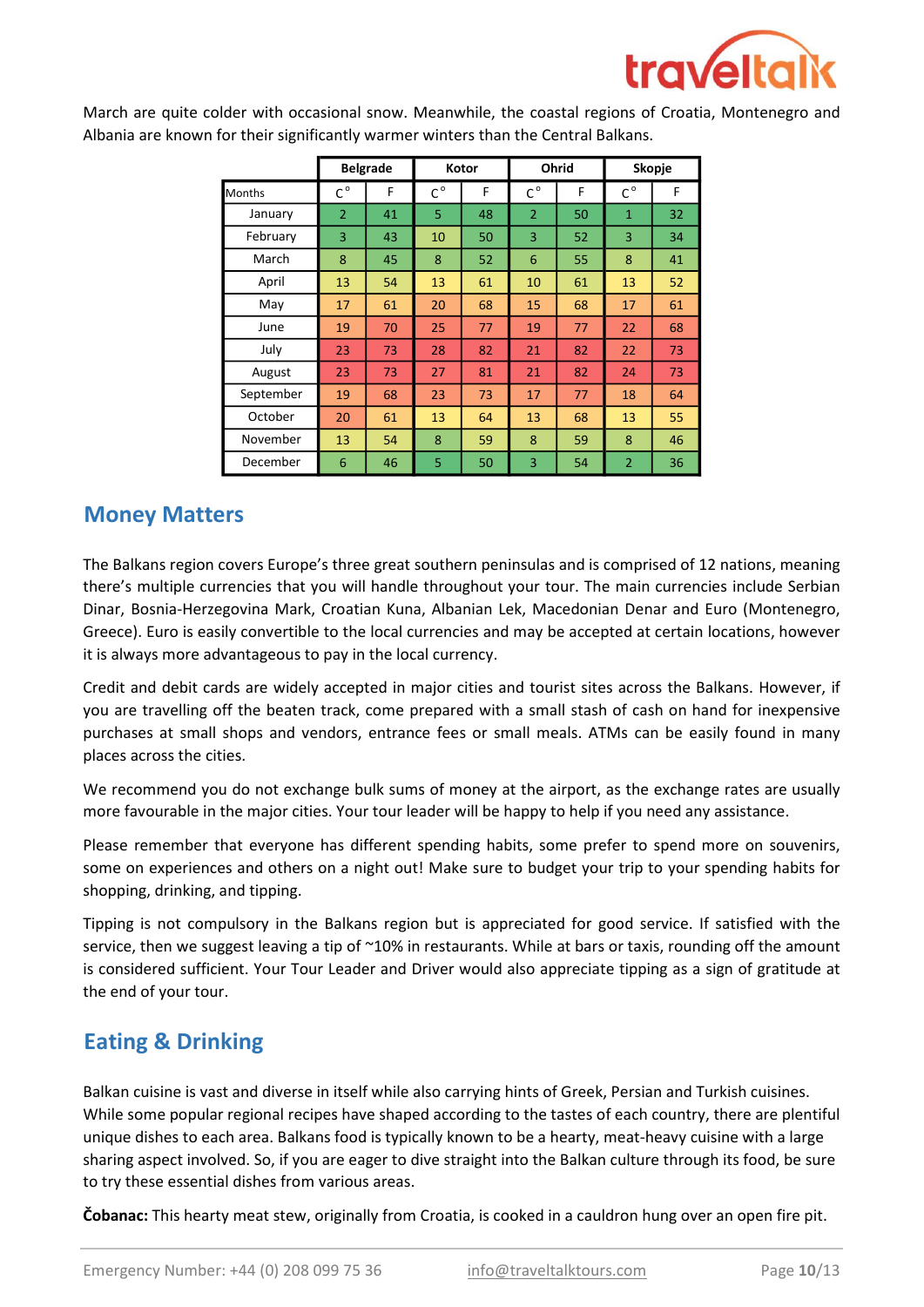

Ajvar: Like pesto is to Italy, Ajvar is to the Balkans. The sauce is served with almost any meaty order and consists of mainly roasted red peppers and garlic.

Dolma: The most eaten Dolma dish consists of rice wrapped in leaves. The filling and wrap can vary widely, but in the Balkans region dolma's made of onion, zucchini, cabbage, meat and stuff tomatoes are common.

Pljeskavica: A round patty made of beef, lamb, pork or veal, depending on where you are visiting in the Balkans. It is common to eat these patties plain or on a bun with ajvar spread, like a Balkan-style burger!

Banitsa: This Bulgarian inspired dish is made of eggs and cheese baked into a flaky, melt-in-your-mouth pastry. Other varieties of the dish include yoghurt, honey, pumpkin or spinach.

Stuffed Pepper: A common Balkan food, stuffed peppers are usually filled to the brim with simple ingredients including meat, rice, paprika, tomato sauce, onions and garlic.

Baklava: Baklava is a sweet syrupy layered pastry with honey and nuts, quite popular in Greece and Turkey.

Gozleme: Thin savoury pancakes filled with cheese, mushroom, spinach, or potato.

When it comes to drinking – Croatia, Macedonia, Montenegro, Serbia and Bulgaria all offer unexpected delights for wine-lovers! The Balkans region is known for its diverse range of affordable drops. Along with the classic beer destinations, a number of young brewers from the Balkans have managed to put their name on the 'beer map' with Bulgaria, Serbia and Greece home to fantastic micro-breweries. Finally, 'Rakija', 'Raki' or 'Rakia' is by far the most famous spirit of the Balkans, which can be made of almost any fruit!

## Essentials to Bring

- \* Face mask/cover and hand sanitiser enough for your personal use throughout the trip – See more at https://www.traveltalktours.com/safe-travels
- \* Travel Documents: Passport, Visa (if required), flight or transport ticket (and photocopies)
- \* Travel Talk Tour Voucher (printed or digital)
- \* Travel Insurance Policy (and photocopy)
- \* Personal medical kit and medicine
- \* Money (cash, credit card, travellers' cheques)
- \* Power Adapter
- \* Reusable water bottle
- \* Ear plugs and eye mask
- \* Sun protection – hat, sunglasses, sunscreen
- \* Comfortable, closed walking shoes
- \* Wind/water proof jacket
- \* Warm clothes, hat, and gloves for cold weather
- \* Sandals, swimwear, shorts for warm weather

## Internet Access

Complimentary Wi-Fi is available in most hotels, some cafes, and restaurants visited during Travel Talk tours. If you come from another EU Country, you may be able to use your phone without any additional roaming charges, please consult with your mobile provider. Make sure to enable data roaming on your mobile if you wish to use 3G/4G abroad, although the connection may be unreliable in smaller towns and rural areas. Purchasing a European SIM card for the duration of your tour may be a cost-effective option. Your guide will be happy to advise on this.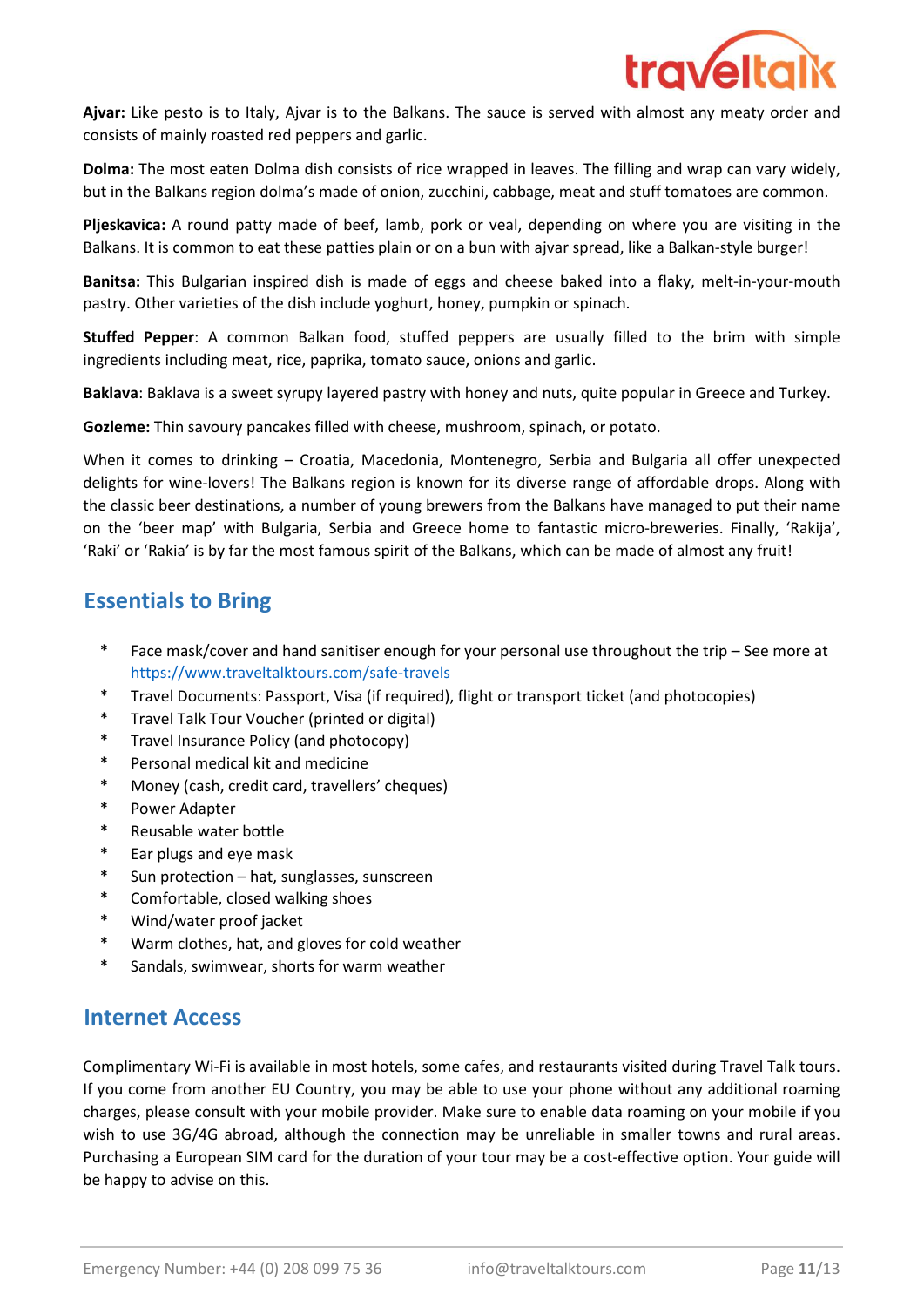

## **Culture and Traditions**

The Balkans region of Europe is particularly rich in folklore and traditions. Ethnic diversity is one of the Balkans' most characteristic social and political features. It has been said that the Balkans have produced more history than they can consume. The region has not been controlled by only one government since the Roman Empire, and it continues to compete with the East-West divide since the Empire's split in the 4th century. Your Tour Leader will provide immense detail of such events throughout your tour, but here is a light preview to get you started!

Albania: Religious practice in Albania is diverse with several religions including Islam, Christianity and Judaism all co-existing peacefully. Until fairly recently, the beautiful landscapes, fortress towns and dazzling beaches of Albania were merely a rumour for most travellers. But, with the end of communism in 1991, Albania opened its gates to tourists.

Bosnia and Herzegovina: Boasting a unique East-meets-West atmosphere that blends Ottoman and Austro-Hungarian histories, Bosnia the former-Yugoslavian nation is a treasure-trove of natural beauty, culture and history. The country still holds scars from its heart-breaking civil war of the 1990s which finished only 20 years ago. In Bosnia, coffee is not only traditional, but a way of life. Bosnian coffee is strong, thick and served from a metal pot into a handle-less tumbler. In terms of religious beliefs, Bosnia is and always has been a melting pot. The Ottomans brought Islam, Catholicism came from the west, and Orthodox Christianity from the east. All of which have added to the vast history and charm of this marvellous country.

Croatia: A land steeped in history, captivating traditions, and cultural heritage. The colourful Croatian culture is deeply rooted in its vast history and reflected in its wonderful architecture and monuments. The country holds its cultural richness with a mixture between European, Mediterranean and Balkan traditions. The Slavic heritage of Croatian people is especially evident throughout the display of charming festivals and national holidays, where cities and villages come to life in traditional costume, folk music and feasts. The bulk of Croatia's cultural and traditional festivals take place in the country's capital, Zagreb, in the Spring and Autumn. Although, Dubrovnik and Split also offer a lot in the way of heavyweight music, culture, and drama

Bulgaria: The culture of Bulgaria is based on an interesting blend of Thracian, Slavic and Bulgar traditions, along with the influence of the Eastern Orthodox Church. Many ancient customs remain, such as Thracian fire dancing, which is recognized by UNESCO as an Intangible Cultural Heritage! Even today, Bulgaria still has a strong folkloric tradition that pervades many aspects of art, literature, music, celebrations, and daily life.

Serbia: Still considered well-off the tourist trail, Serbia is located in the heart of the Balkans and is considered diverse, welcoming and full of culture. The capital city, Belgrade is particularly famous for its nightlife, and this has more to do with an inherent desire to celebrate at any occasion. The Serbian people are a proud nation and closely tied to the Serbian Orthodox Church. The church plays such an important role in the history of the Serbian people that it is difficult to separate them entirely, and religion still plays a vital role in the lives of many ordinary people.

Montenegro: Montenegro is a country of diverse cultures, influenced by its location and junction between Eastern and Western Europe, drawing influences from Ancient Rome, Byzantines and the Ottomans. Generally, Montenegrins are immensely proud of their culture and traditions with art, music, and food major composites of culture in Montenegro. Eastern Orthodoxy is the predominant religion and play a crucial role in daily life, while groups of Catholic Christians and Muslims also coexist peacefully.

North Macedonia: Even by Balkan standards, North Macedonia's history is characterised by complexity and controversy. It was not until 1991 that the country officially attained its status as an independent nation, having been previously incorporated into the Socialist Republic of Yugoslavia at the conclusion of World War II. With the collapse of European communism came Macedonian independence. Ethnic North Macedonians – who make up the majority of the population and are largely Orthodox Christians, and the country's notable Albanian Muslim population tend to share certain common values despite their differences.